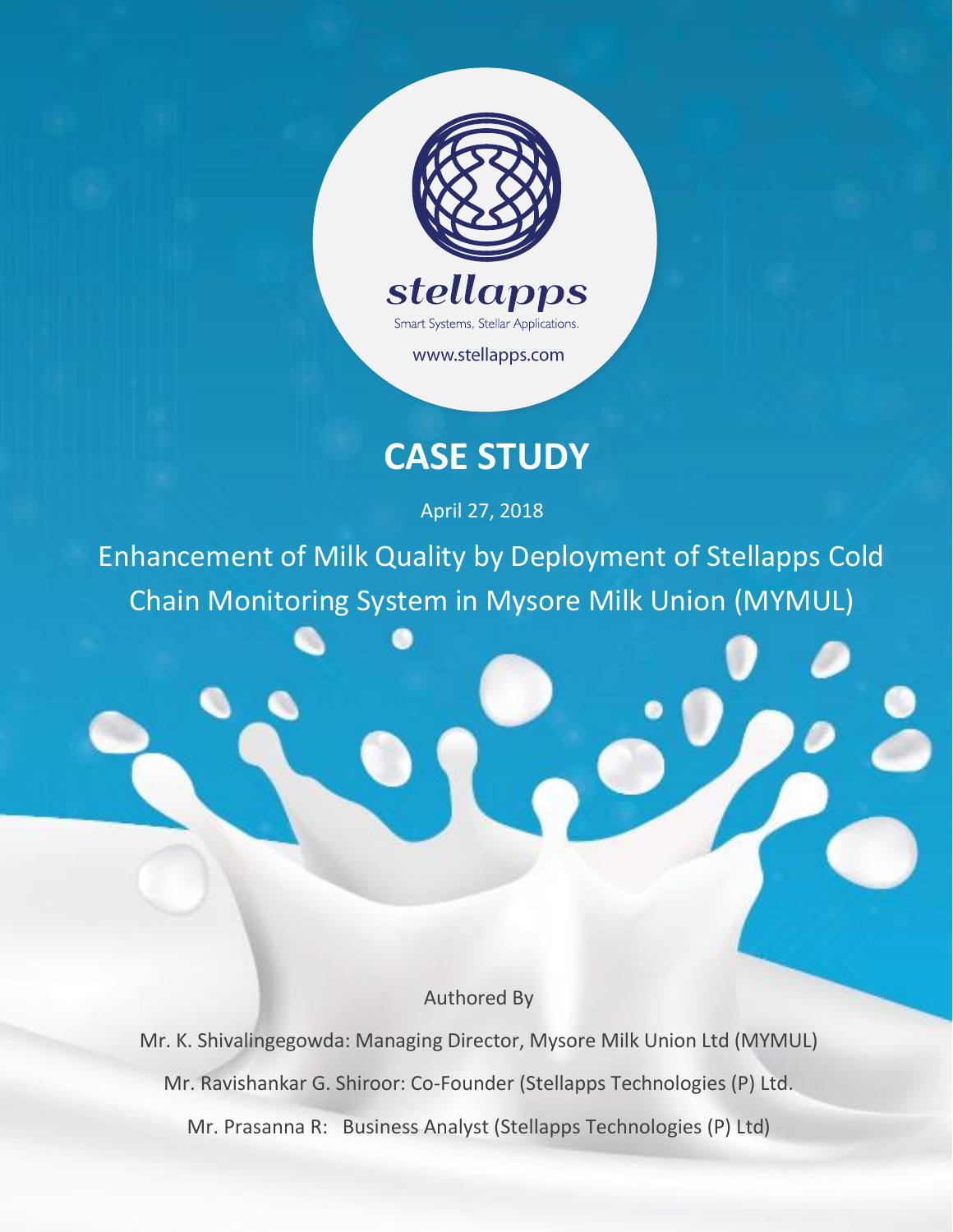

# Table of Contents

| Case Study on Performance & ROI of BMC Remote Monitoring System  5                       |
|------------------------------------------------------------------------------------------|
| Stage 1 - Milk Quality Assessment before Installation of BMC Remote Monitoring System. 5 |
|                                                                                          |
|                                                                                          |
|                                                                                          |
|                                                                                          |
|                                                                                          |
|                                                                                          |
|                                                                                          |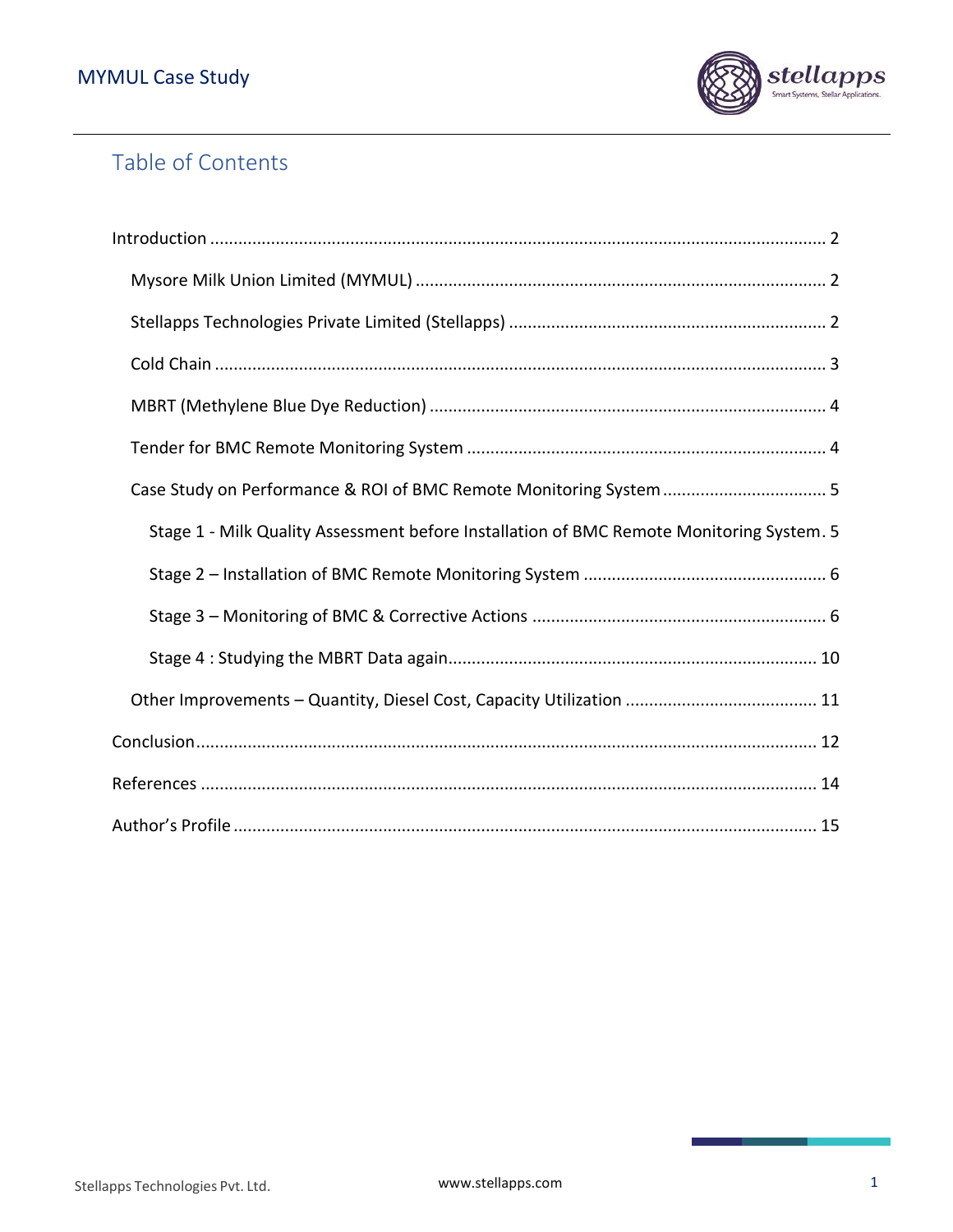

## <span id="page-2-0"></span>**Introduction**

### <span id="page-2-1"></span>**Mysore Milk Union Limited (MYMUL)**

Mysore Dairy with the capacity of 10 TLPD was started in the year 1965 under the control of the Department of Animal Husbandry and Veterinary Services of Karnataka State, which was transferred to Karnataka Dairy Development Corporation in the year 1974. The capacity was expanded to 60 TLPD in 1980 under the scheme operation flood and transferred to the Karnataka Milk Federation in 1984. As per the Government policy the Dairy and its Chilling Centers were handed over to Mysore Milk Union on 01.06.1987. The capacity was expanded to 100 TLPD under the Operation Flood II and further expanded to 180 TLPD under Perspective Plan I Program.

Mysore District Milk Union (MYMUL) is committed to procure and supply safe Milk & Milk Products to the satisfaction of consumer by:

- o Complying with statutory and regulatory requirements
- o Constant communication with all parties involved in the food chain
- o Adopting GHP, GMP & HACCP
- o Adopting scientific processing methods
- o Training of employees Union/Dairy Co-operative societies.
- o ISO 22000 Documented and Under Implementation.

This commitment is supported by measurable objectives and brings about continual improvement.

### <span id="page-2-2"></span>**Stellapps Technologies Private Limited (Stellapps)**

Stellapps is an end-to-end dairy technology solutions company – the first of its kind in India. It is an IITMadras incubated company founded by a group of IITians and technologists with a strong industry background and rich experience including IIT-Madras, IIT-Kharagpur and IIM-Ahmedabad alumni, with over 18 years of Industry experience across Wipro, Nortel, Ericsson, Alcatel-Lucent, AT&T, Vodafone, Telstra, Bharti-Airtel, Aircel, Avaya, Cisco et al. It produces and procures comprehensive farm optimization and monitoring support, which helps dairy farmers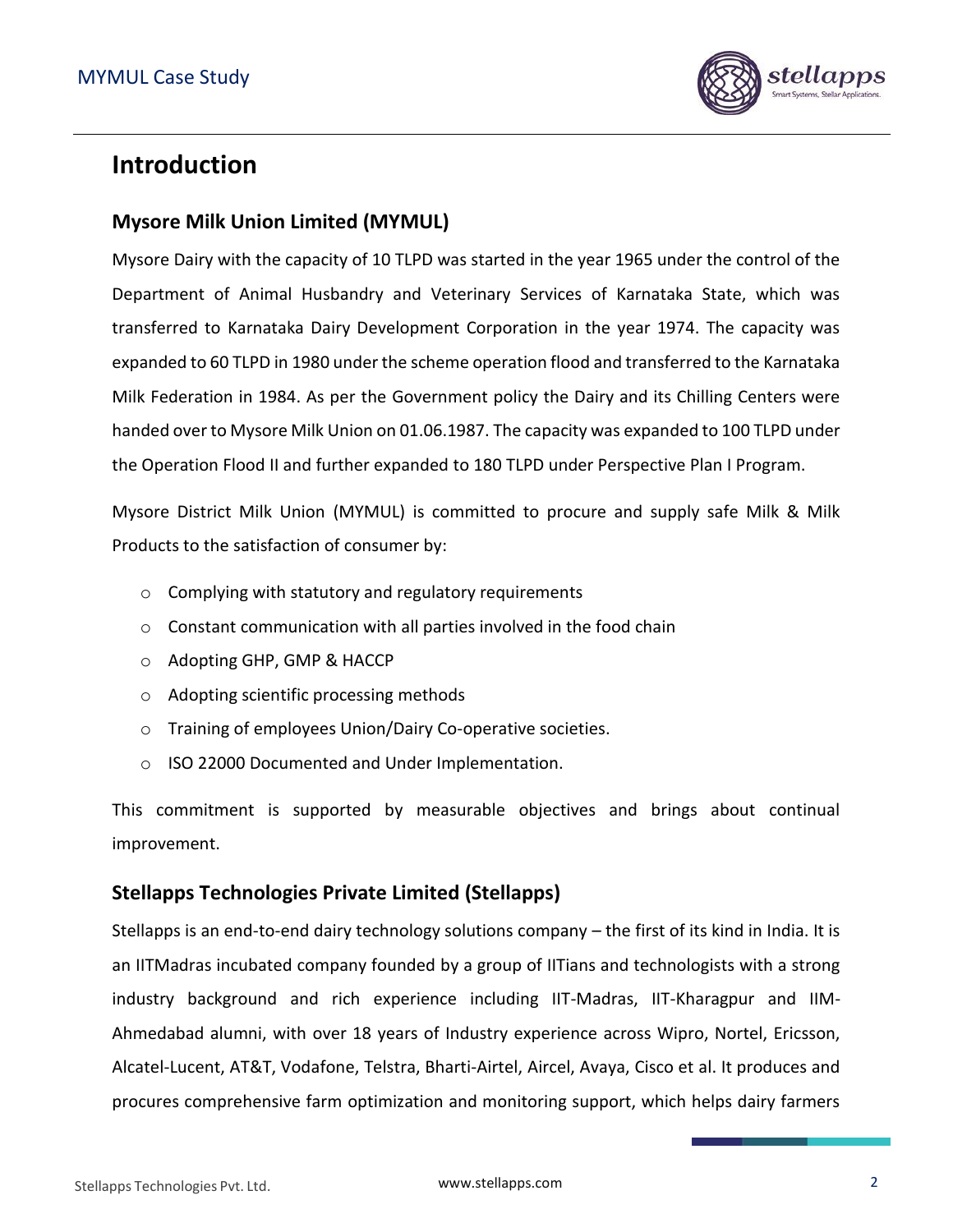

and cooperatives maximize profits while minimizing effort. It is funded by Omnivore Capital – a fund anchored by Godrej Agrovet Limited and investment patrons include a large group of IIT alumni.

It's innovative applications and state-of-the-art mechanization tools leverage Internet of Things (IoT), Big Data, Cloud, Mobility, and Data Analytics to improve Agri supply chain parameters, including milk production, milk procurement, cold chain, animal insurance and farmer payments. Our SmartMoo™ IoT router and in-premise IoT Controller acquire data via sensors that are embedded in Milking Systems, Animal Wearables, Milk Chilling Equipment & Milk Procurement Peripherals, and transmit the same to the Stellapps SmartMoo™ Big Data Cloud Service Delivery Platform (SDP) where the SmartMoo™ suite of applications analyze an-d crunch the received data before disseminating the Analytics & Data Science outcome to various stakeholders over low-end and smart mobile devices. The patent pending hardware and software is designed to scale horizontally across other industry verticals.

#### <span id="page-3-0"></span>**Cold Chain**

100% milk was procured by MYMUL from remote village farmers. Societies (collection centre) were established for this purpose. Milk were poured by the farmers at the Societies. Upon receipt of milk, it is expected to be chilled immediately to 4 °C. Else milk quality will be degraded on account of microbial multiplication. For this reason, chilling centres were put in place by MYMUL at feasible locations. Milk were chilled to 4 °C at the chilling centres till it was lifted by the Dairy tankers. MYMUL started with one chilling centre way back in 1984. Now the numbers have increased to 78. All the 78 Bulk Milk Coolers above are located remotely at a distance of 50-70 Km. The 78 BMC's are divided into 21 routes. 21 different milk tankers go and lift the milk from these 78 BMC's and bring it to dairy for further processing. Each centre has a BMC technician to look after the collection and proper chilling.

MYMUL with 10 TLPD (Thousand Litres Per Day) capacity has been expanded in phases and now it has 3 LLPD (Lakhs Litres per Day) capacity. It has chilling centres at Hunsur-60 TLPD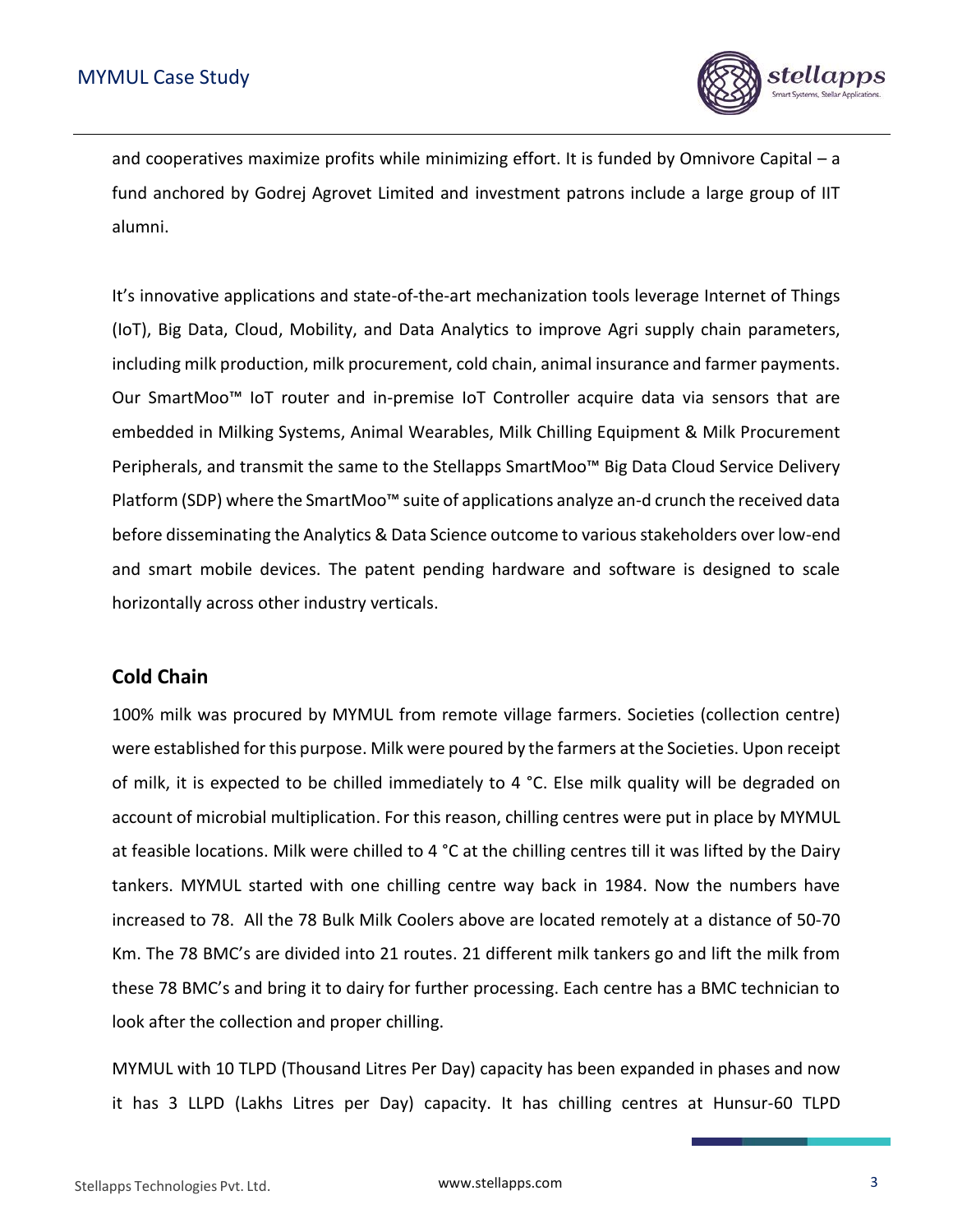

and Kollegala-40 TLPD. Total chilling capacity 100 TLPD. There are 78 Bulk Milk Coolers, 386 Automatic Milk Collection in the union. The union procures on an Average 4.44 lakh kg/day of milk and sells 2.42 lakh litres/per day. The Union also produces Butter, Ghee, SMP, Cream, Burfi, Peda, Paneer, Nandini Bite & Mysorepak.

### <span id="page-4-0"></span>**MBRT (Methylene Blue Dye Reduction)**

Methylene Blue Dye reduction test is used in Dairy industry to judge the quality of milk. Better MBRT fetches better price as it can be used to make other premium products. In MBRT test 1 ml of Methylene blue dye solution is added to 10 ml of milk sample. The colour of the solution turns blue. The blue solution is kept under a water bath at 37°C.This time is noted. Then frequently the solution is observed. The time at which the solution turns colour less is noted. The time interval for turning colourless from blue is the value of MBRT in min. The milk is rated as per below table:

| <b>MBRT Value in min</b> | <b>Rating</b> |
|--------------------------|---------------|
| 300 min and above        | Very Good     |
| $180 - 240$ min          | Good          |
| 60-120 min               | Fair          |
| 30 min or Less           | Poor          |

#### <span id="page-4-1"></span>**Tender for BMC Remote Monitoring System**

MYMUL wanted to have an insight into the operation of the BMC. This was required for procuring better quality of milk. The only way was to get reports from the BMC Technicians. The reports required lot of human efforts and was prone to errors. More over the technicians were mostly villagers and were not much to count on. Hence

there was a need for automation to avoid the errors. MYMUL came across through NDDB & other sources regarding Stellapps BMC Remote Monitoring System. Stellapps BMC monitoring System was recommended by NDDB to all the Milk Unions. MYMYUL wanted to check the performance of the Stellapps BMC Monitoring System. Hence Stellapps were requested by MYMUL for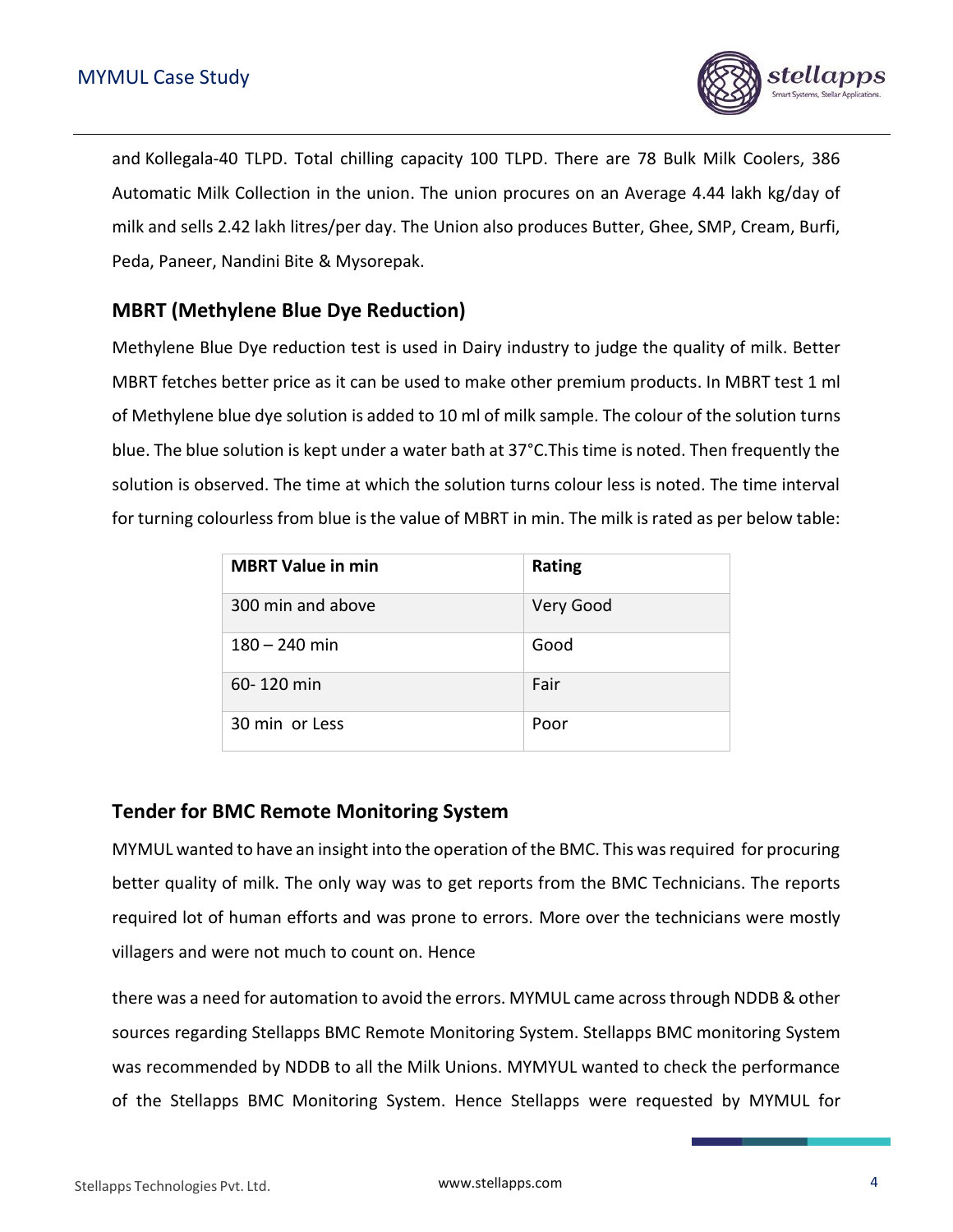

providing trials at its chilling centres. Accordingly, BMC monitoring system were installed by Stellapps at MYMUL Chilling centres. The system were found to be satisfactory and meeting the needs of MYMUL. For procuring the same a tender was floated by MYMUL where Stellapps was invited . The order was won by Stellapps upon participation.

### <span id="page-5-0"></span>**Case Study on Performance & ROI of BMC Remote Monitoring System**

Stellapps was requested for a Case Study by The Managing Director of MYMUL. The Case Study was intended to study the Return of Investment(ROI) of Stellapps BMC Monitoring System. Stellapps was expected to present the comparison of the data before & after the installation of BMC Remote Monitoring System. Stellapps & MYMUL mutually agreed for the below 4 stage plans for the Case Study

# <span id="page-5-1"></span>Stage 1 - Milk Quality Assessment before Installation of BMC Remote Monitoring System

It was decided that Stellapps will study the milk chilling process as it is. For the same a team was deployed by Stellapps to all the chilling centres of MYMUL. The Lifting temperature and Volume of milk of each BMC (Bulk Milk Cooler) from each chilling centre was observed and noted. On arrival at the MYMUL Dairy again the arrival temperature was noted down. MBRT test was performed on the samples received and its values were also noted. Below is the graphical representation (Refer figure 1 below) of MBRT on a daily basis for one of the routes till before the installation of BMC Remote Monitoring System. As can be seen from the graph the line in blue represent the MBRT value in min on a daily basis from start date of study till the date of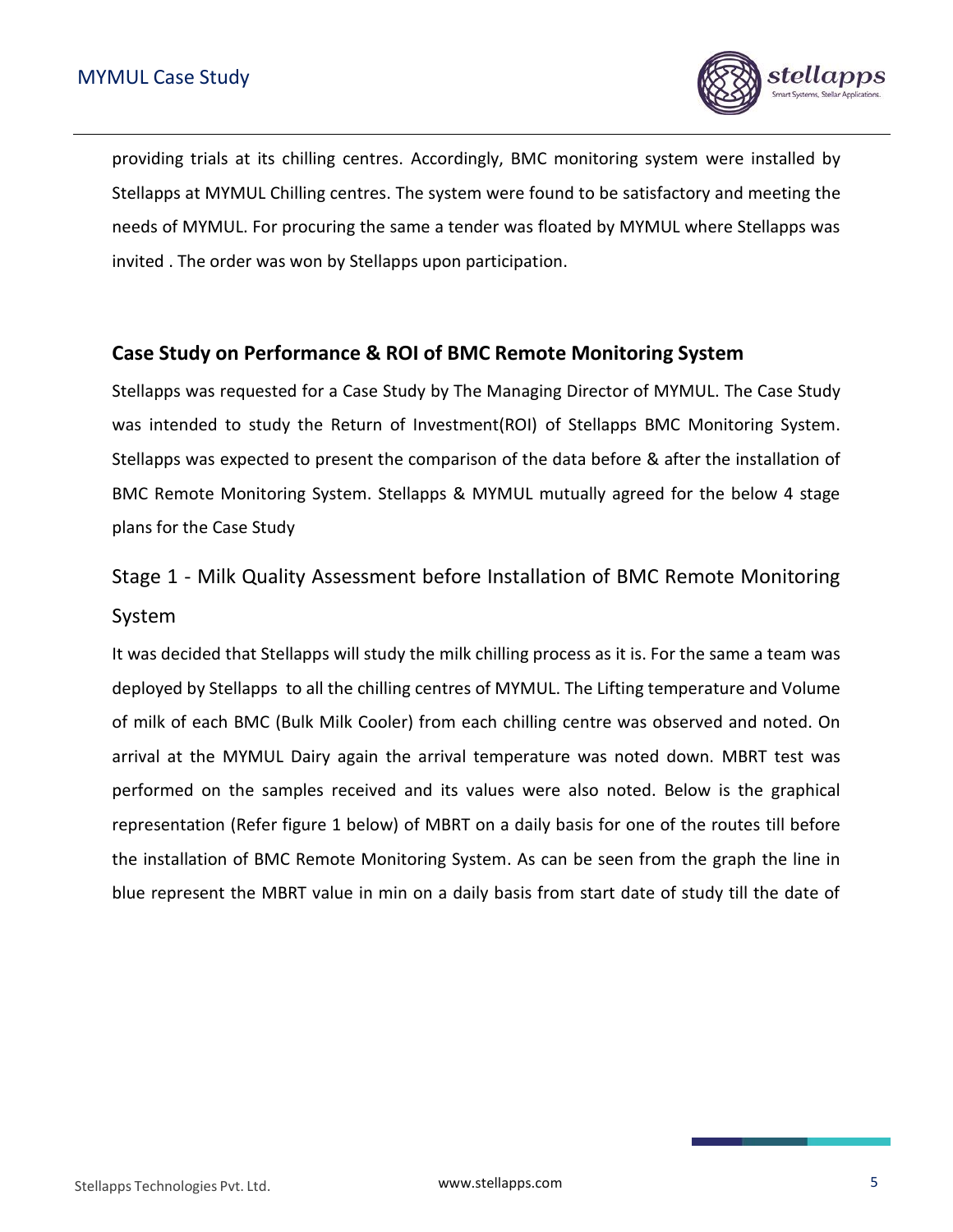

installation. It can be seen that the lowest value of MBRT is 150 min and highest is 175 min. The



average value is around 170 min.

*Figure 1:Graph of MBRT over time before installation of BMC Remote Monitoring System.*

#### <span id="page-6-0"></span>Stage 2 – Installation of BMC Remote Monitoring System

For approximately a month the MBRT data was captured for all the routes. Then the BMC Remoted Monitoring System were installed by Stellapps one by one at respective sites. The feedback data was made available from remote sites. Mr.Vashishta was appointed as support consultant to MYMUL by Stellapps for the BMC Remote Monitoring System.

#### <span id="page-6-1"></span>Stage 3 – Monitoring of BMC & Corrective Actions

After BMC Monitoring system was online (Refer Figure 2 & Figure 3 below ), different type of alerts were generated and sent (Refer Figure 4 below) . The alerts were categorized into two:

- o Info Alerts like the Power On/Off, DG On/Off, Agitator On/Off, CIP (Clean in place), Chilling start/stop.
- o Critical Alerts like the DG-Grid-both on, Turn on Chilling, Over-Cooling, CIP Undetected, Lifting at High temperature.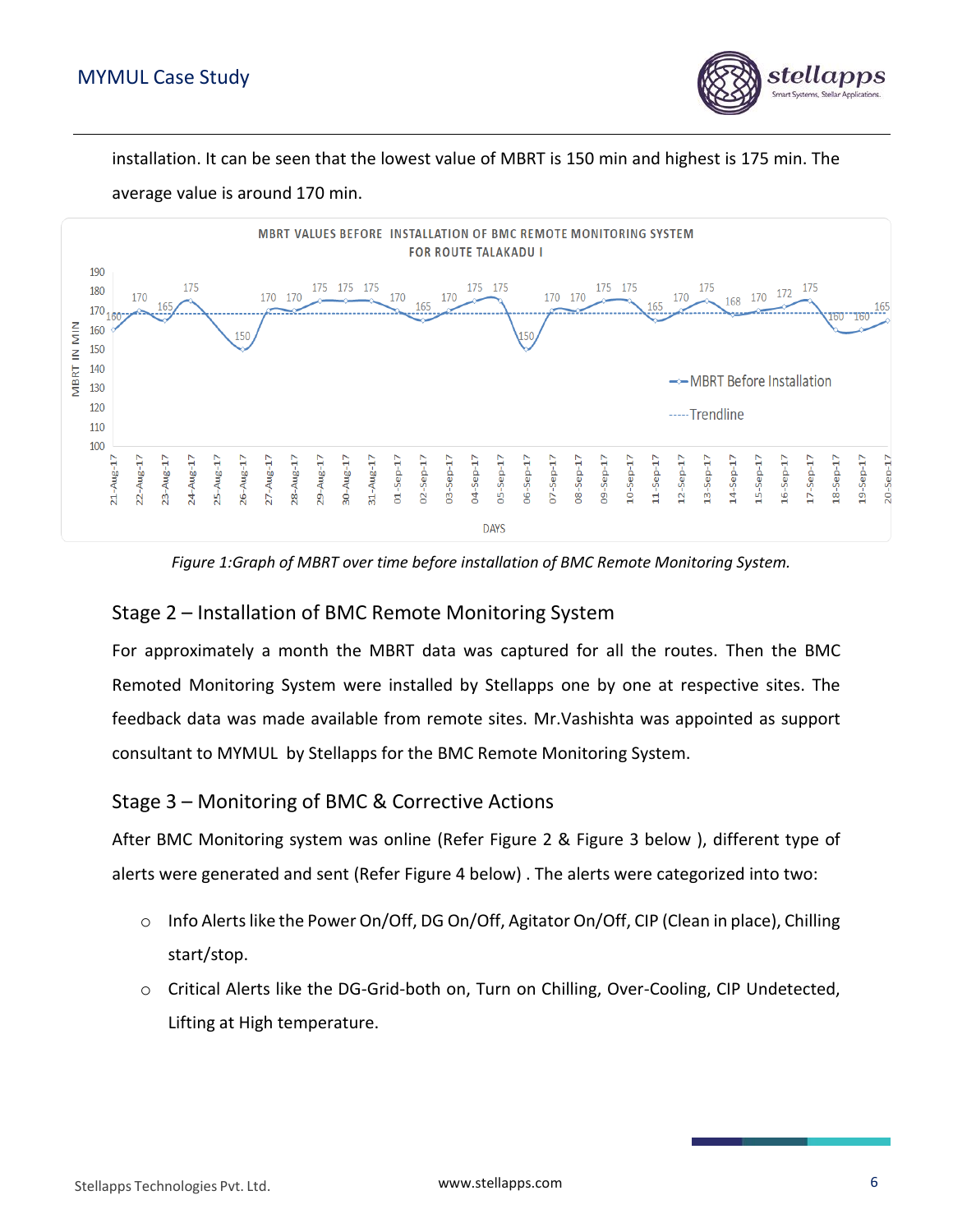

#### **Dashboard** list of BMCs



| $\mathbb{C}$    |                        |                        |                      |                |             |                | $\alpha$ |
|-----------------|------------------------|------------------------|----------------------|----------------|-------------|----------------|----------|
| Reg.Id          | Name                   | Location               | <b>Current state</b> | Milk available | Temperature | <b>Details</b> |          |
| <b>BMC 2366</b> | barathipura mymul      | barathipura mymul      | Empty                | No             | 19.8        |                |          |
| <b>BMC 2367</b> | G B sargur mymul       | G B sargur mymul       | Empty                | No             | 25.1        |                |          |
| <b>BMC 2368</b> | Gangadahosahalli mymul | Gangadahosahalli mymul | Empty                | No             | 23.5        |                |          |
| <b>BMC 2369</b> | hegganur mymul         | hegganur mymul         | Out of service       | No data        |             |                |          |
| BMC_2370        | Indiranagara mymul     | indiranagara mymul     | <b>CIP</b>           | No             | 22.5        |                |          |
| <b>BMC 2371</b> | J C Paalya mymul       | J C Paalya mymul       | Empty                | No             | 23.4        |                |          |
| <b>BMC 2372</b> | Kottige edatore mymul  | Kottige edatore mymul  | Empty                | No             | 15.9        |                |          |
|                 |                        |                        |                      |                |             |                |          |

#### *Figure 2: Dashboard List of BMCs*



*Figure 3: Chilling Graph*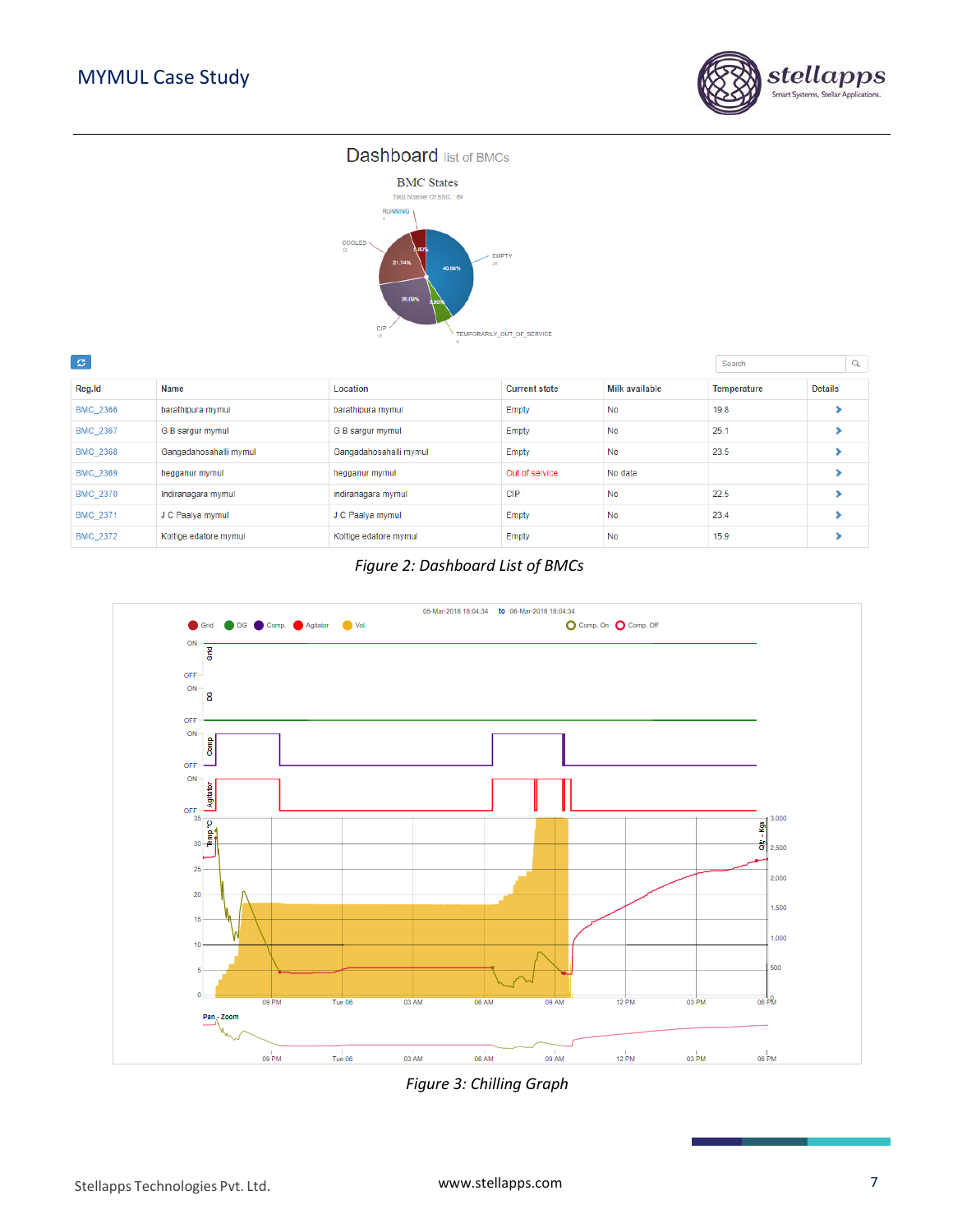

| <b>BMC</b>           | <b>Alert Name</b>    | Location                         | <b>Time</b>            |                        | <b>Priority Alert</b> |                                                                                                                                                             |
|----------------------|----------------------|----------------------------------|------------------------|------------------------|-----------------------|-------------------------------------------------------------------------------------------------------------------------------------------------------------|
|                      |                      |                                  | Generated              | <b>Occured</b>         |                       |                                                                                                                                                             |
| BMC 2436 Lifting-At- | High-Temp            | <b>MAADAPURA</b><br><b>MYMUL</b> | 2018-01-23<br>10:56:22 | 2018-01-23<br>10:09:58 | Critical              | MAADAPURA MYMUL, Milk Lifted at higher temperature BMC ID: BMC 2436 Temp: 14.3C Time: 23-Jan-18 10:09 AM<br>Volume: 2850.0 kgs Status: Under Chilled        |
| BMC 2436 Lifting-At- | High-Temp            | <b>MAADAPURA</b><br><b>MYMUL</b> | 2018-01-16<br>11:09:21 | 2018-01-16<br>10:21:16 | Critical              | MAADAPURA MYMUL, Milk Lifted at higher temperature BMC ID: BMC_2436 Temp: 10.6C Time: 16-Jan-18 10:21 AM<br>Volume: 2902.0 kgs Status: Under Chilled        |
|                      | BMC 2439 Overcooling | <b>MUGURU</b><br><b>MYMUL</b>    | 2018-01-30<br>08:16:39 | 2018-01-30<br>08:14:27 | Critical              | MUGURU MYMUL, Please stop chilling BMC ID: BMC_2439 Temp: 1.8C Time: 30-Jan-18 8:14 AM Status: Over Chilled                                                 |
| BMC 2436 Lifting-At- | High-Temp            | <b>MAADAPURA</b><br><b>MYMUL</b> | 2018-01-29<br>10:57:22 | 2018-01-29<br>10:09:12 | Critical              | MAADAPURA MYMUL, Milk Lifted at higher temperature BMC ID: BMC_2436 Temp: 8.3C Time: 29-Jan-18 10:09 AM<br>Volume: 2715.0 kgs Status: Under Chilled         |
| BMC 2436 Lifting-At- | High-Temp            | <b>MAADAPURA</b><br><b>MYMUL</b> | 2018-01-28<br>10:32:51 | 2018-01-28<br>09:48:29 | Critical              | MAADAPURA MYMUL, Milk Lifted at higher temperature BMC ID: BMC 2436 Temp: 9.5C Time: 28-Jan-18 9:48 AM<br>Volume: 2738.0 kgs Status: Under Chilled          |
|                      | BMC 2439 Overcooling | <b>MUGURU</b><br><b>MYMUL</b>    | 2018-01-28<br>06:57:30 | 2018-01-28<br>06:21:44 | Critical              | MUGURU MYMUL, Please stop chilling BMC ID: BMC 2439 Temp: 1.3C Time: 28-Jan-18 6:21 AM Status: Over Chilled                                                 |
| BMC 2439 Cip-        | Undetected           | <b>MUGURU</b><br><b>MYMUL</b>    | 2018-01-27<br>12:57:04 | 2018-01-27<br>12:59:15 | Critical              | MUGURU MYMUL, CIP not detected BMC ID: BMC_2439 Current Temp: 2.0C Current Time: 27-Jan-18 12:59 PM Lifted<br>Time: 27-Jan-18 11:25 AM Current state: Empty |
|                      | BMC 2439 Overcooling | <b>MUGURU</b><br><b>MYMUL</b>    | 2018-01-27<br>11:27:03 | 2018-01-27<br>10:50:15 | Critical              | MUGURU MYMUL, Please stop chilling BMC ID: BMC 2439 Temp: 1.7C Time: 27-Jan-18 10:50 AM Status: Over Chilled                                                |
|                      | BMC 2439 Overcooling | <b>MUGURU</b><br><b>MYMUL</b>    | 2018-01-26<br>08:25:51 | 2018-01-26<br>08:23:36 | Critical              | MUGURU MYMUL, Please stop chilling BMC ID: BMC_2439 Temp: 1.9C Time: 26-Jan-18 8:23 PM Status: Over Chilled                                                 |
|                      | BMC 2439 Overcooling | <b>MUGURU</b><br><b>MYMUL</b>    | 2018-01-25<br>08:10:21 | 2018-01-25<br>08:10:45 | Critical              | MUGURU MYMUL, Please stop chilling BMC ID: BMC_2439 Temp: 1.8C Time: 25-Jan-18 8:10 PM Status: Over Chilled                                                 |
| BMC 2439 Dq-Off      |                      | <b>MUGURU</b><br><b>MYMUL</b>    | 2018-01-23<br>07:09:11 | 2018-01-23<br>07:08:30 | Info                  | MUGURU MYMUL, DG is OFF BMC ID: BMC 2439 Temp: 23.7C Time: 23-Jan-18 7:08 PM Compressor: ON                                                                 |
| BMC_2439 Agzfb-Off   |                      | <b>MUGURU</b><br><b>MYMUL</b>    | 2018-01-23<br>07:09:11 | 2018-01-23<br>07:08:28 | Info                  | MUGURU MYMUL, Agitator OFF BMC ID: BMC 2439 Temp: 23.7C Time: 23-Jan-18 7:08 PM Volume: 948.0 kgs Status:<br><b>Agitator OFF</b>                            |
| BMC 2439 Agzfb-On    |                      | <b>MUGURU</b><br><b>MYMUL</b>    | 2018-01-23<br>07:02:36 | 2018-01-23<br>07:05:07 | Info                  | MUGURU MYMUL, Agitator ON BMC ID: BMC_2439 Temp: 23.7C Time: 23-Jan-18 7:05 PM Volume: 895.0 kgs Status:<br>Agitator ON                                     |
| BMC 2439 Dq-On       |                      | <b>MUGURU</b><br><b>MYMUL</b>    | 2018-01-23<br>07:02:35 | 2018-01-23<br>07:04:57 | Info                  | MUGURU MYMUL. DG is ON BMC ID: BMC 2439 Temp:23.7C Time: 23-Jan-18 7:04 PM Compressor: ON                                                                   |

*Figure 4: Alerts generated by Stellapps BMC Remote Monitoring System*

The online available data & alerts were closely monitored by MYMUL in the following manner:

o **Shri. Santhosh**, **Deputy Manager-MYMUL**, technical responsible for the BMC's prepared reports related to the Diesel Generator (DG) fuel Consumption. Running hours of the DG was calculated using hour meter for the complete month. Using the consumption rate the fuel consumed for the month was calculated. This Data was read vis-à-vis the data from the BMC Remote Monitoring System(Refer Figure 5 below) to ensure effective usage of DG. It was seen to it that DG was not used when power was available and thereby saving on the fuel cost.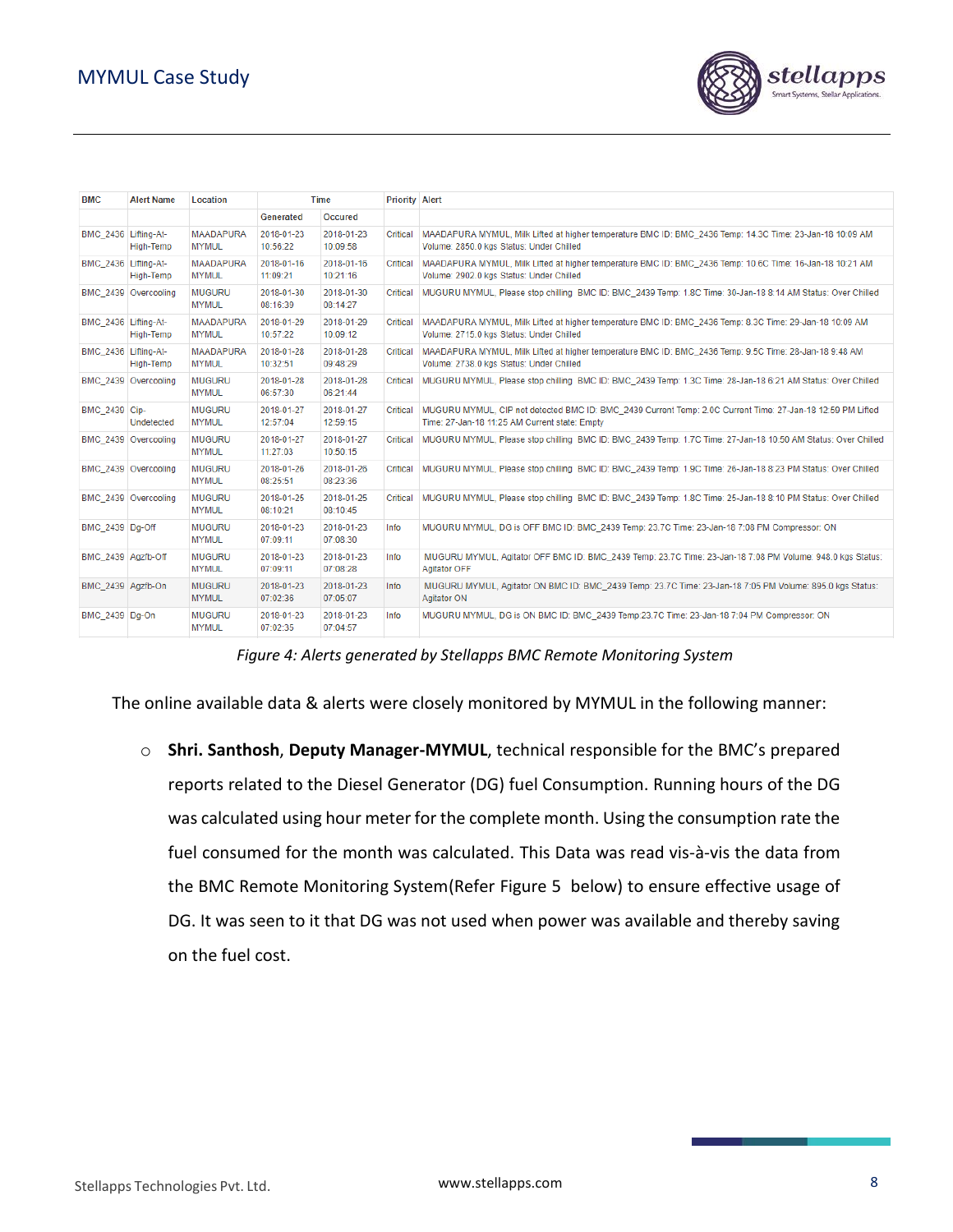| BMC BMC_2436 - MAADAPURA MYMUL |                  |                  |                          |                   |                              |                  |                   |                   |  |  |
|--------------------------------|------------------|------------------|--------------------------|-------------------|------------------------------|------------------|-------------------|-------------------|--|--|
| ×.<br><b>A</b>                 |                  |                  |                          |                   |                              |                  |                   |                   |  |  |
| Date                           |                  |                  | <b>Used For Chilling</b> |                   | <b>Not Used For Chilling</b> |                  |                   |                   |  |  |
|                                | <b>DG</b>        |                  | Grid                     |                   | <b>DG</b>                    |                  | Grid              |                   |  |  |
|                                | Duration         | Energy<br>(Ltrs) | <b>Duration</b>          | Energy<br>(Units) | <b>Duration</b>              | Energy<br>(Ltrs) | Duration          | Energy<br>(Units) |  |  |
| $14 - 09 -$<br>2017            | 2 hrs 23 minutes | 8.60             | 2 hrs 30 minutes         | 10.27             | 0 hrs 11 minutes             | 0.64             | 15 hrs 22 minutes | 7.68              |  |  |
| $13 - 09 -$<br>2017            | 0 hrs 0 minutes  | 0.00             | 5 hrs 4 minutes          | 20.69             | 0 hrs 0 minutes              | 0.00             | 17 hrs 49 minutes | 8.91              |  |  |
| $12 - 09 -$<br>2017            | 0 hrs 0 minutes  | 0.00             | 5 hrs 7 minutes          | 20.89             | 0 hrs 14 minutes             | 0.76             | 16 hrs 48 minutes | 8.40              |  |  |
| $11 - 09 -$<br>2017            | 2 hrs 31 minutes | 9.10             | 2 hrs 13 minutes         | 9.07              | 0 hrs 33 minutes             | 1.82             | 13 hrs 55 minutes | 6.97              |  |  |
| $10 - 09 -$<br>2017            | 2 hrs 11 minutes | 7.90             | 2 hrs 43 minutes         | 11.11             | 0 hrs 22 minutes             | 1.23             | 9 hrs 27 minutes  | 4.73              |  |  |
| $09-09-$<br>2017               | 2 hrs 29 minutes | 8.98             | 2 hrs 18 minutes         | 9.45              | 0 hrs 0 minutes              | 0.02             | 12 hrs 19 minutes | 6.16              |  |  |
| $08-09-$<br>2017               | 1 hrs 32 minutes | 5.58             | 3 hrs 12 minutes         | 13.12             | 0 hrs 39 minutes             | 2.16             | 13 hrs 15 minutes | 6.63              |  |  |

#### B

*Figure 5: DG/Grid Power Consumption Data*

- o **Shri. Govindaraju, Deputy Mananger-MYMUL** responsible for the volume of milk procured prepared reports on the volume procured from all the routes. Volume lifted at site as per the challan was compared with the volume data available from the BMC Remote Monitoring system(Refer figure 2 below). This data was cross verified with the actual volume measured at MYMUL Dairy plant to check for inconsistencies.
- o **Shri. Panniraju , Deputy Manager -MYMUL** responsible for testing the quality of milk prepared reports on the MBRT ,Lifting Temperature ,Fat & SNF values of milk from all the routes. Lifting temperature data in the challan was compared with the data from the BMC Remote Monitoring System(Refer figure 6 below). and was corelated with the milk temperature on arrival at MYMUL Dairy plant. Corrective measures were taken to ensure milk temperature on arrival was between 4°C & 6°C.

stellar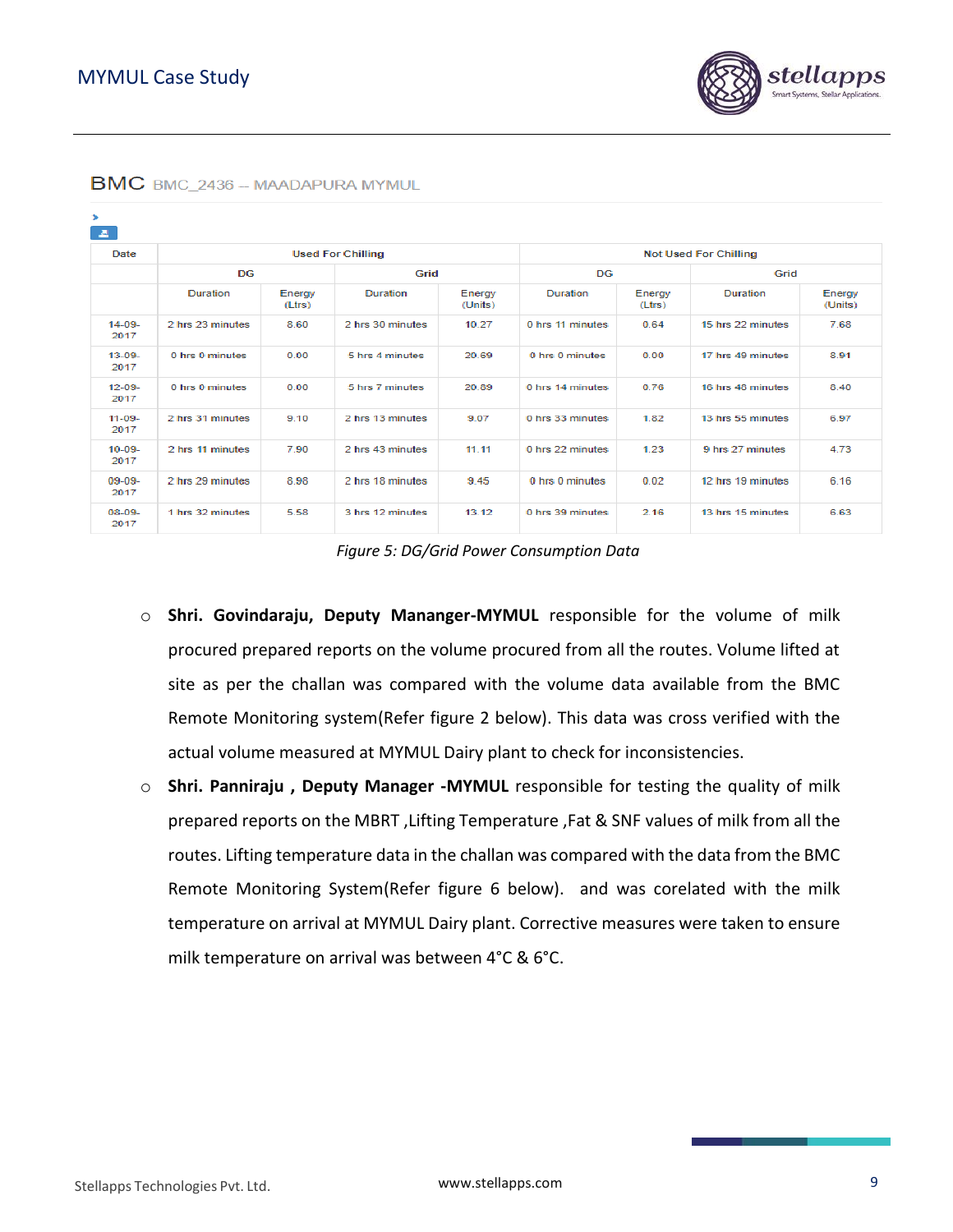### MYMUL Case Study



Milk Lifting Data BMC 2436





| <b>Date</b> |              | <b>Time</b> | <b>Duration</b> | Temperature  |     | <b>Volume</b> |
|-------------|--------------|-------------|-----------------|--------------|-----|---------------|
|             | <b>Start</b> | End         | (Minutes)       | <b>Start</b> | End |               |
| 2017-09-14  | 10:44:32     | 11:03:32    | 19.00           | 6.6          | 6.6 | 3033          |
| 2017-09-13  | 10:21:20     | 10:44:48    | 23.47           | 6.7          | 6.7 | 3405          |
| 2017-09-12  | 03:07:55     | 03:28:56    | 21.02           | 8.2          | 6.9 | 3328          |
| 2017-09-11  | 10:05:20     | 10:26:50    | 21.50           | 7.2          | 7.2 | 3367          |
| 2017-09-10  | 10:10:31     | 10:37:23    | 26.87           | 6.4          | 6.3 | 3354          |
| 2017-09-09  | 10:23:31     | 10:42:34    | 19.05           | -6.1         | 7.1 | 3320          |

- o **Shri.Mallikararjun , P&I-Manager-MYMUL** was kept updated about the savings at the weekly & monthly meetings to whom Shri. Santosh reported.
- o **Shri Narsimhamurthy , Plant Manager** was kept updated on the milk quality and volume procured at the weekly & monthly meetings to whom **Shri. Panniraju & Shri Govindaraju** reported.

In the Monthly meetings **Shri. Shivalingegowda, Managing Director - MYMUL** was briefed on the overall procurement, milk quality and operational efficiency.

#### <span id="page-10-0"></span>Stage 4 : Studying the MBRT Data again

After the installations, once again Stellapps continued to capture Lifting temperature, arrival temperature and MBRT data. Below is the graphical representation (Refer Figure 7 below) of MBRT vs time for the same route considered above. As can be seen from the graph the line in red represent the MBRT value in min on a daily basis from the date of installation for a period of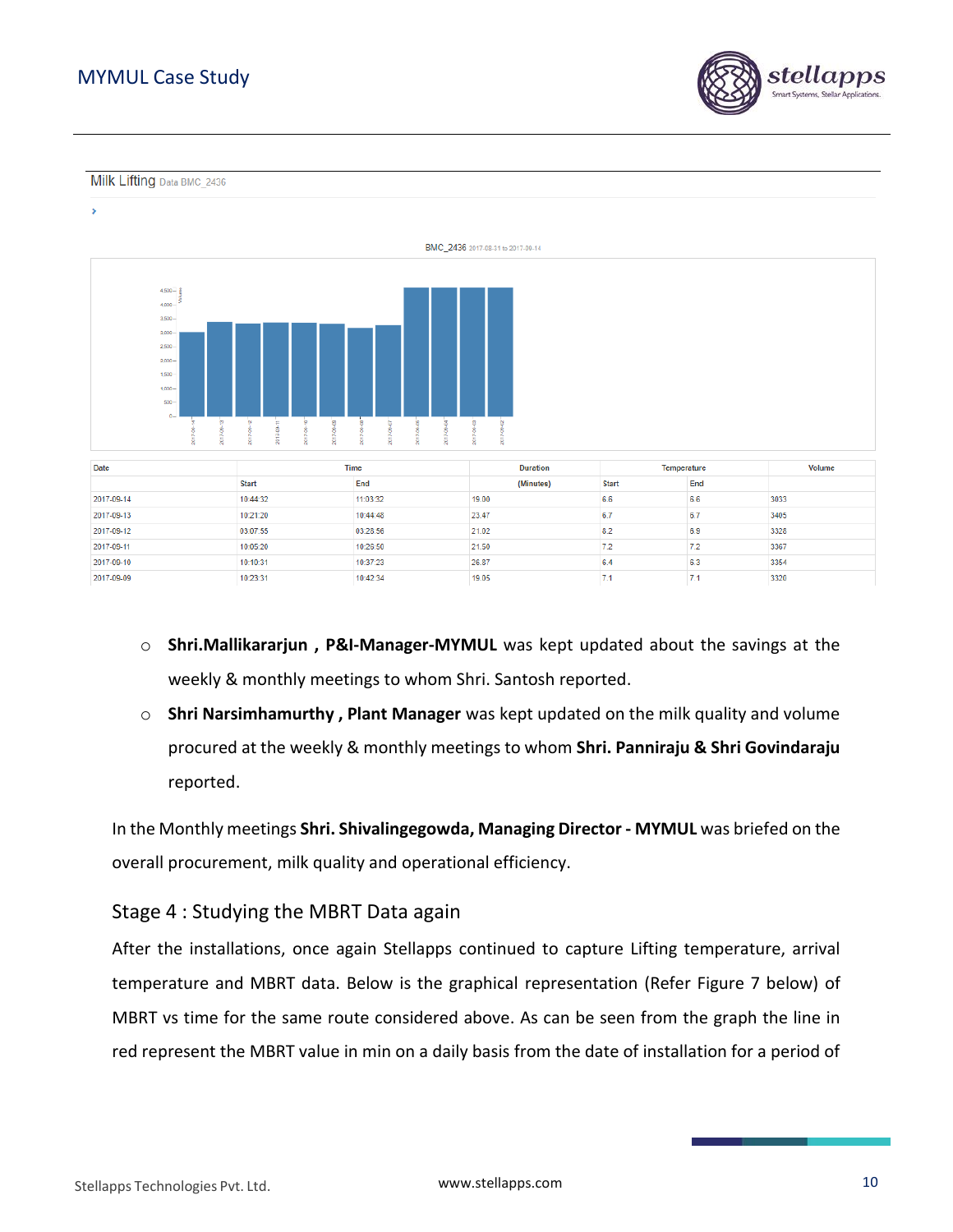

1 month. It can be seen that the lowest value of MBRT is 180 min and highest is 265 min. The average value is around 220 min.



*Figure 6: Graph of MBRT over time after installation of BMC Remote Monitoring System.*

#### <span id="page-11-0"></span>**Other Improvements – Quantity, Diesel Cost, Capacity Utilization**

Although this case study has focused only on Quality enhancement, other significant improvements were also seen along with Quality improvement.

- o Quantity mismatch from BMC in terms of tanker volume and procured volume were reduced significantly. On an average about 30 more litres of milk was delivered to the processing plants per BMC. This was due to the reduced pilferage or in-accurate Dip Stick for milk quantity measurements.
- $\circ$  Diesel consumption for chilling was now reported more accurately. Actual number of hours of chilling based on DG was reported accurately and hence Diesel consumption was tracked at central location. This can be used for dynamic diesel cost payment.
- o BMC capacity utilization has been improving as the volume is monitored centrally, and route managers are directing milk to emptier BMCs, and also manage tanker routes optimally.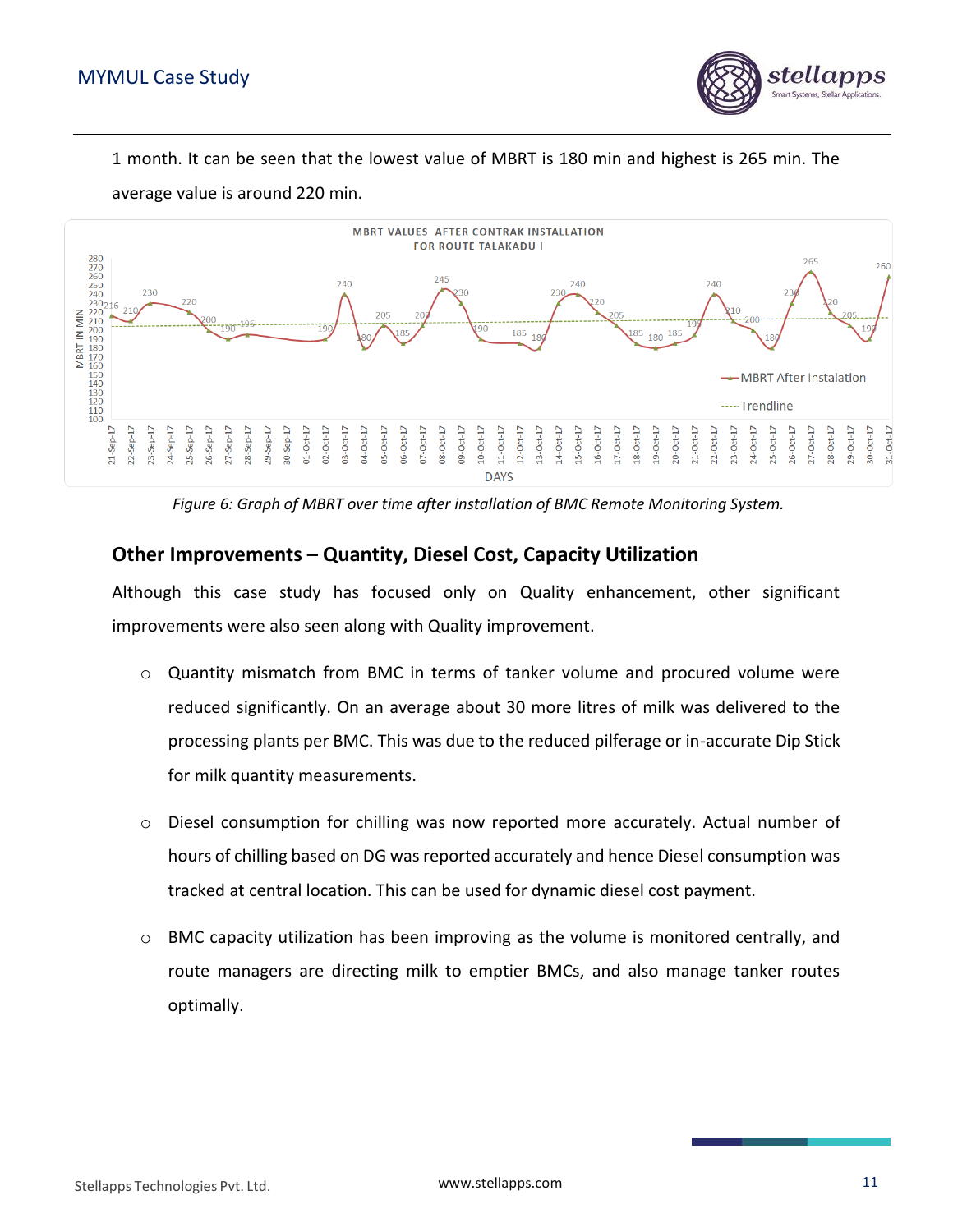

## <span id="page-12-0"></span>**Conclusion**

Stellapps on request of MYMUL prepared the case study. MBRT data before and after the BMC monitoring System installation was captured. The result was MYMUL saw a good improvement in MBRT values as can be seen in below graph (Refer figure 8). As can be seen from the graph, the blue and red line indicates the MBRT in minutes daily before & after the installation of BMC Monitoring system respectively. It can be seen from the trendline that the MBRT value is on an increasing trend. From an average value of 170 min of MBRT it has rose to an average value of 220 which is an increase of 50 min. The improvement cab be attributed to the below facts:

- $\circ$  Availability of monitoring parameters for proper chilling from remote place to a central location, made possible by Stellapps BMC Remote Monitoring system.
- $\circ$  Data analytics to identify the shortcomings for the proper chilling made, possible by Stellapps Remote BMC Monitoring system
- $\circ$  Corrective measure & actions taken on time. The complete credit goes to the MYMUL team who used Stellapps Remote BMC Monitoring System to its full potential.



*Figure 7: Graph of MBRT over time before and after installation of BMC Remote Monitoring System.*

This indicates improvement in milk quality. This means that less number of rejections of potential revenue and more revenue realisations. Increased MBRT of milk through BMC Remote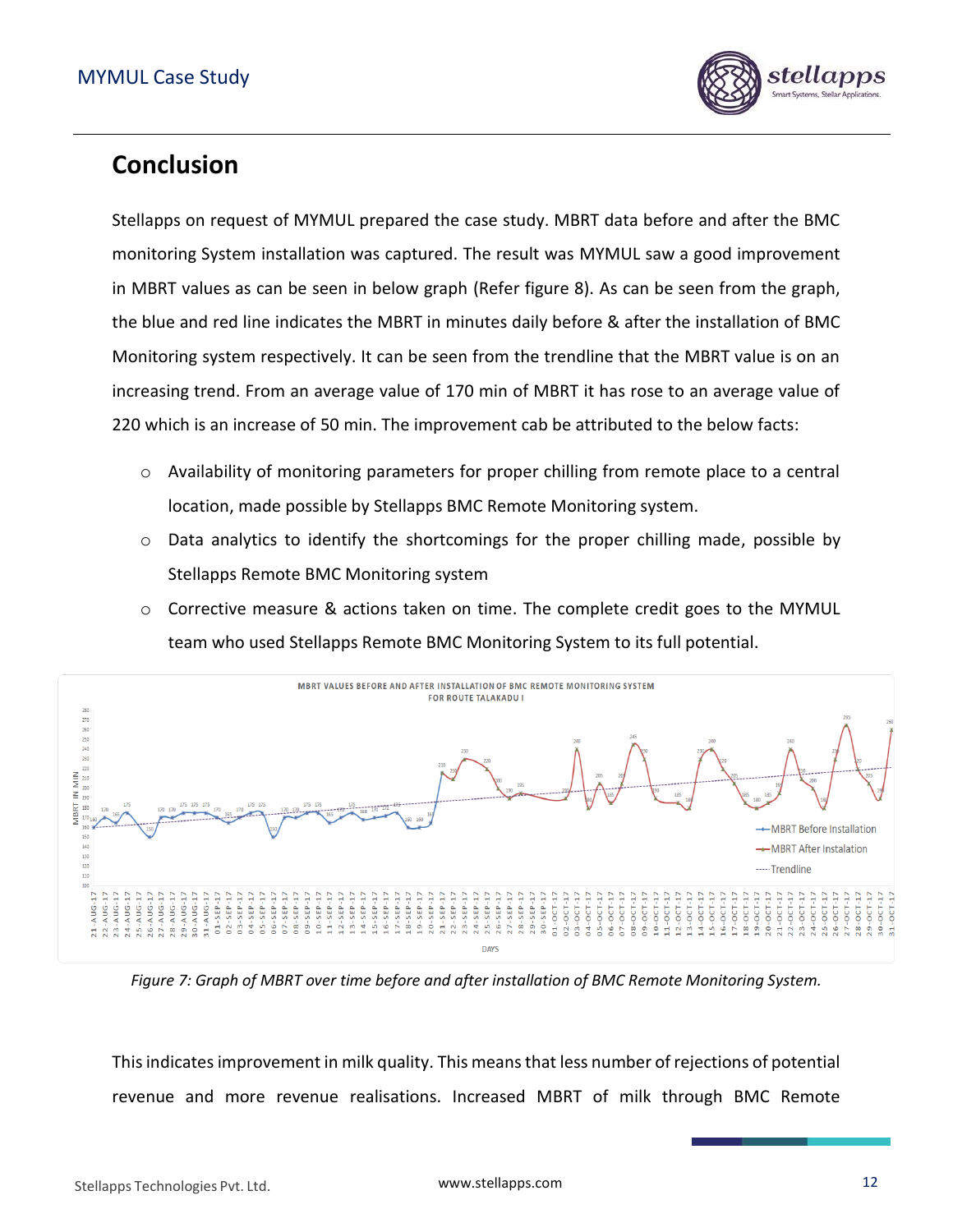

monitoring solution has helped dairy companies to enter premium milk products (UHT milk etc.) which also adds to the revenue realisations. Operations cost were reduced because of fuel/power savings by better monitoring. With remote monitoring, also number of technicians required were reduced. Thus, increase in realisation per litre of milk and reduced cost of operations helped MYMUL to ensure RoI within six months.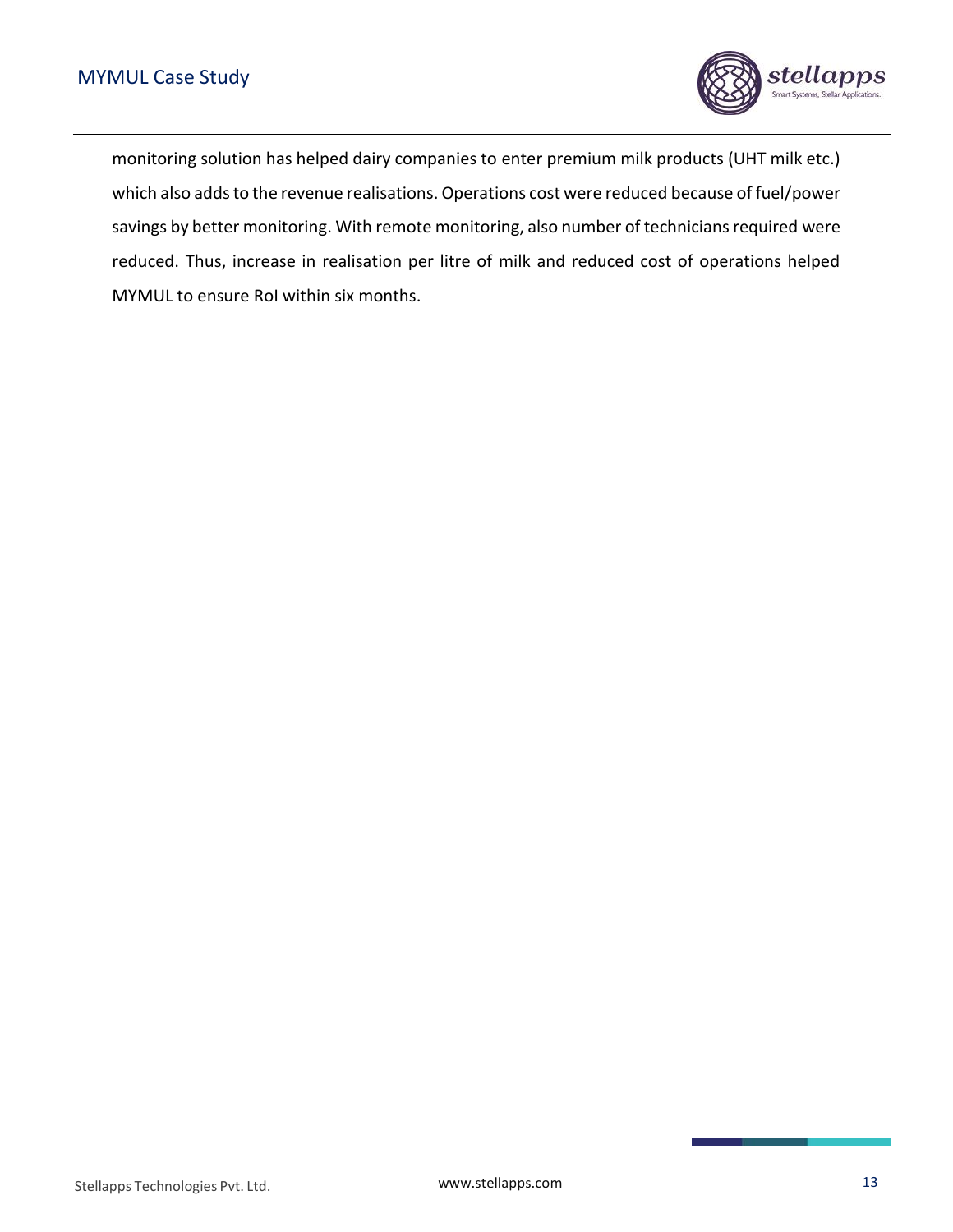

### <span id="page-14-0"></span>**References**

1. Website of Mysore Milk Union

[http://www.mymul.coop](http://www.mymul.coop/)

2. Stellapps White paper on Cold Chain Remote Monitoring System in Dairy Industry – Need of the hour

<http://www.stellapps.com/index.php/white-paper/>

#### 3. MBRT Regarding

[http://www.dairyknowledge.in/content/methylene-blue-dye-reduction-test-assessing-raw](http://www.dairyknowledge.in/content/methylene-blue-dye-reduction-test-assessing-raw-milk-quality)[milk-quality](http://www.dairyknowledge.in/content/methylene-blue-dye-reduction-test-assessing-raw-milk-quality) -